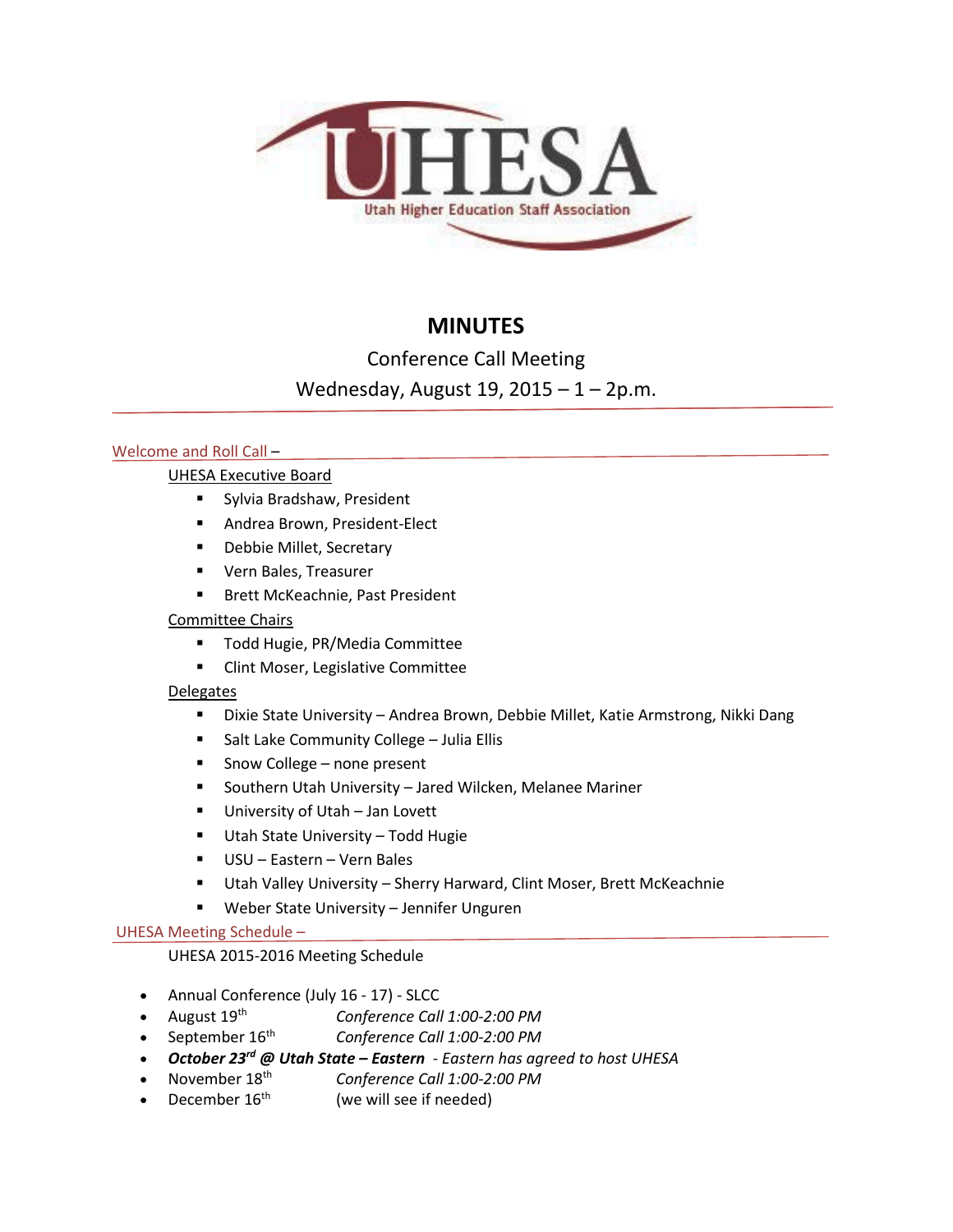- *January 28th – UHESA Day at the Capitol – Aspen Room has been scheduled from 9-2p.m.*
- February 17th *Conference Call 1:00-2:00 PM*
- March 16th *Conference Call 1:00-2:00 PM*
- *April 1<sup>st</sup> @ Dixie* (no foolin' it really is on this date)  $\odot$
- May 18th *Conference Call 1:00-2:00 PM*
- June 15th *Conference Call 1:00-2:00 PM*
- *July 14-15 – Annual Conference @* **Utah State** (SUU backup)

Jan Lovett asked if we could discuss while at USU-Eastern in October about how we could make more of an impact on a state level.

Clint Moser has already scheduled the Aspen Room at the State Capital from 9:00- 2:00 p.m. for the UHESA Day at the Capital on January 28th. Things will begin around 10:00 a.m. When it gets closer to session time, Clint will schedule some of the legislators, someone from the Regents office, and lobbyists to speak with us.

## Legislative Committee Report –

Clint asked for at least one name per institution for the Legislative Committee. He will create a report for UHESA along with suggestions for speakers at UHESA meetings and UHESA Day at the Capital. Some of the names suggested for the committee were Paul Peterson -U of U, Jan Lovett – U of U, Kim Rollins –UVU, Jared Johnson – Dixie State, Maren Stromberg – USU, and Jenni will check about someone from Weber. Clint expressed that the Legislative Committee would hold a couple of conference calls to brainstorm and strategize ideas and bring those to the UHESA membership.

Clint stated that now is the time to start reaching out to legislators. The legislature is meeting today concerning several issues. One of the main items is the prison relocation vote today. Decisions are being made now. This is where and when the items begin coming up that will be brought before the legislature for next session.

Make contact with your senators and representatives before next month. Introduce yourself as one of their constituents. Tell them what issues you are interested in and what concerns you may have. What topics are you watching and following? You may want to suggest that you meet together to visit about these things.

Clint reminded everyone NOT to use your higher education email. Instead, use your personal email. They may feel that you are lobbying or using your paid time to contact them. The most important thing is that you establish a personal relationship with them. Be sure they know your name.

Sylvia asked about the advantage of reaching outside of our constituent area. Clint replied it would be okay if they are on a committee that you are concerned or very involved with, but they are going to give the most heed to people who will be able to elect them in the future. Clint also let us know that we should reach out to them as an individual first and then mention which groups you may be associated with (staff member of an institution, member of UHESA, member of community organizations, etc.) The relationship is the most important. Don't make your first contact with your legislator be asking for something. It was brought up that it would be helpful to have some best practice guidelines so it wasn't so intimidating for people to write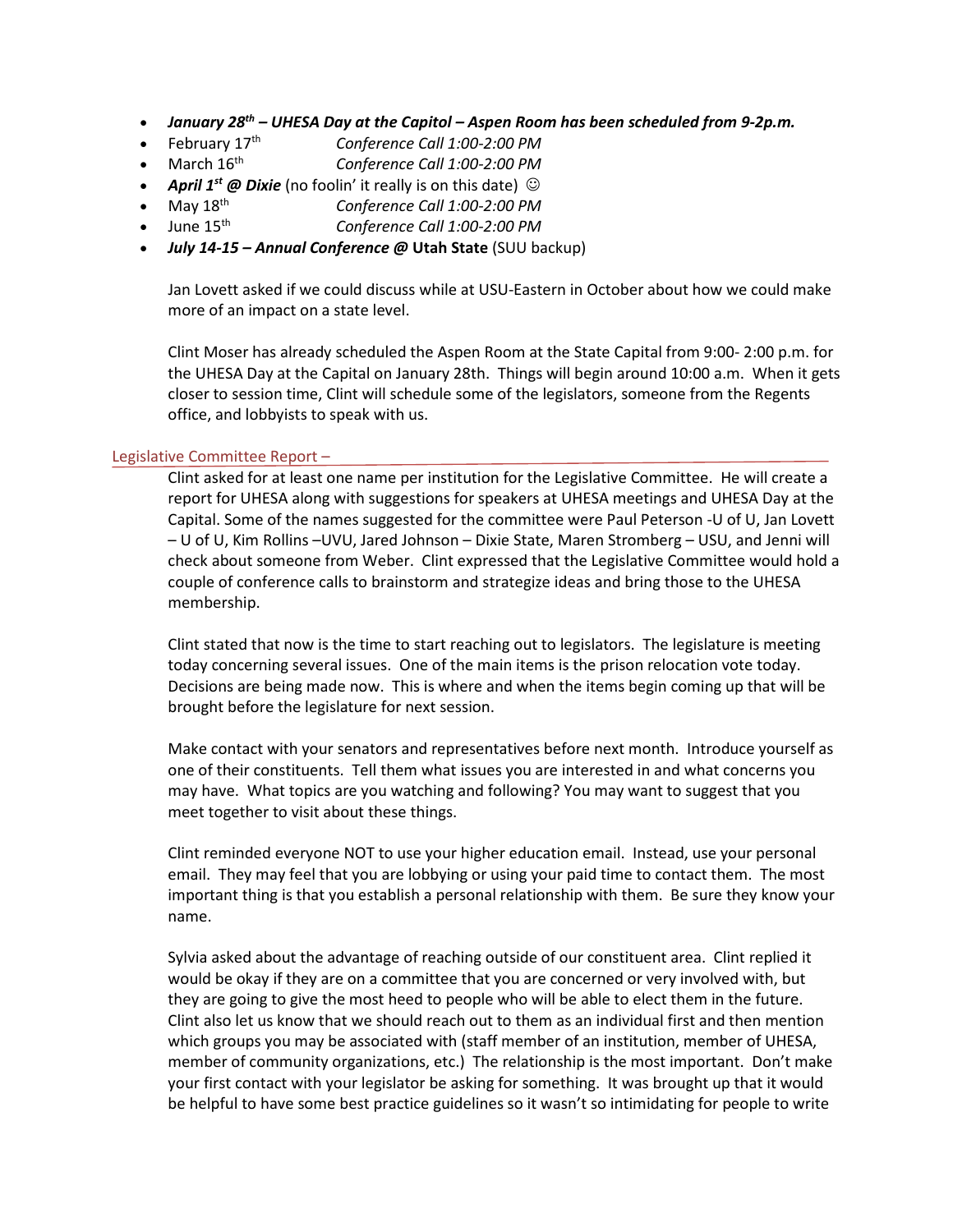to their government leaders. Clint suggested to feed it to them a little at a time through staff newsletters, step by step processes, but start now! Jan said that Paul Peterson made contact with a non-profit organization that specializes in doing presentations of how to go through this process to teach employees what to do.

#### Treasurer's Report –

Vern relayed that the reserve balance of our financial standing as of the end of the 2015-2015 fiscal year was \$7,455.26. All of our financial accounts are now housed with USHE, which is the appropriate place for funds. Vern has records that show all of the yearly income and expenditures for UHESA. He will have a detailed account ready for everyone at the October meeting at USU-Eastern.

Vern has created a reimbursement template and will send it to Deb to disseminate to everyone. Please include the name and address of who needs paid. When requesting a reimbursement, be clear whether it will be made to an individual or to your institution. Be sure to include any receipts with the reimbursement form.

Vern said he had received two requests for reimbursement from Brett, but Brett said he has not seen any checks yet. Vern said he would look into it. If anyone else has sent in a reimbursement request and has not received payment, please let Vern know.

#### PR/Media Report –

Todd asked each institution to send him at least one name for the PR/Media committee. He also asked where he could go to find a job description of his duties. The only place that states anything about what is involved with each job or committee is in the by-laws, but they are quite vague. In the past, the PR/Media Chair mainly kept the UHESA website updated, but it would be great to do even more. At UVU, they have created a procedures document that outlines what each position entails and then it can be passed on to the next person. Todd will use conference calls for his committee meetings. Julia said that Gus Calder at [gus.calder@slcc.edu](mailto:gus.calder@slcc.edu) will be the designee from SLCC for this committee.

#### Comparison Point –

From last month's survey, there were several that mentioned the need for training of the UHESA Board and staff associations. It was suggested to create a "Best Practices Procedures" for each job.

Julia spoke about action items on UHESA and staff Facebook pages. Post trivia, pictures of events, etc. to give more visibility to the organizations. SLCC is choosing to support the idea that was presented at the summer annual meeting of "Bring a Friend to College" where each person encourages someone they know to come to college and gain an education. Social media could be used more often in various aspects.

There were some mentions in last month's survey about having less political activism. Jan responded that she felt that being involved with the political process in Utah was one of our main avenues to advocate for compensation, pay raises, building, and infrastructure issues. Todd said he had met with the USU President and discussed some of the points that Commissioner Dave Buhler spoke to us about this summer and also how UHESA can help on our campus institutions. Brett explained what he meant by having less political activism as meaning